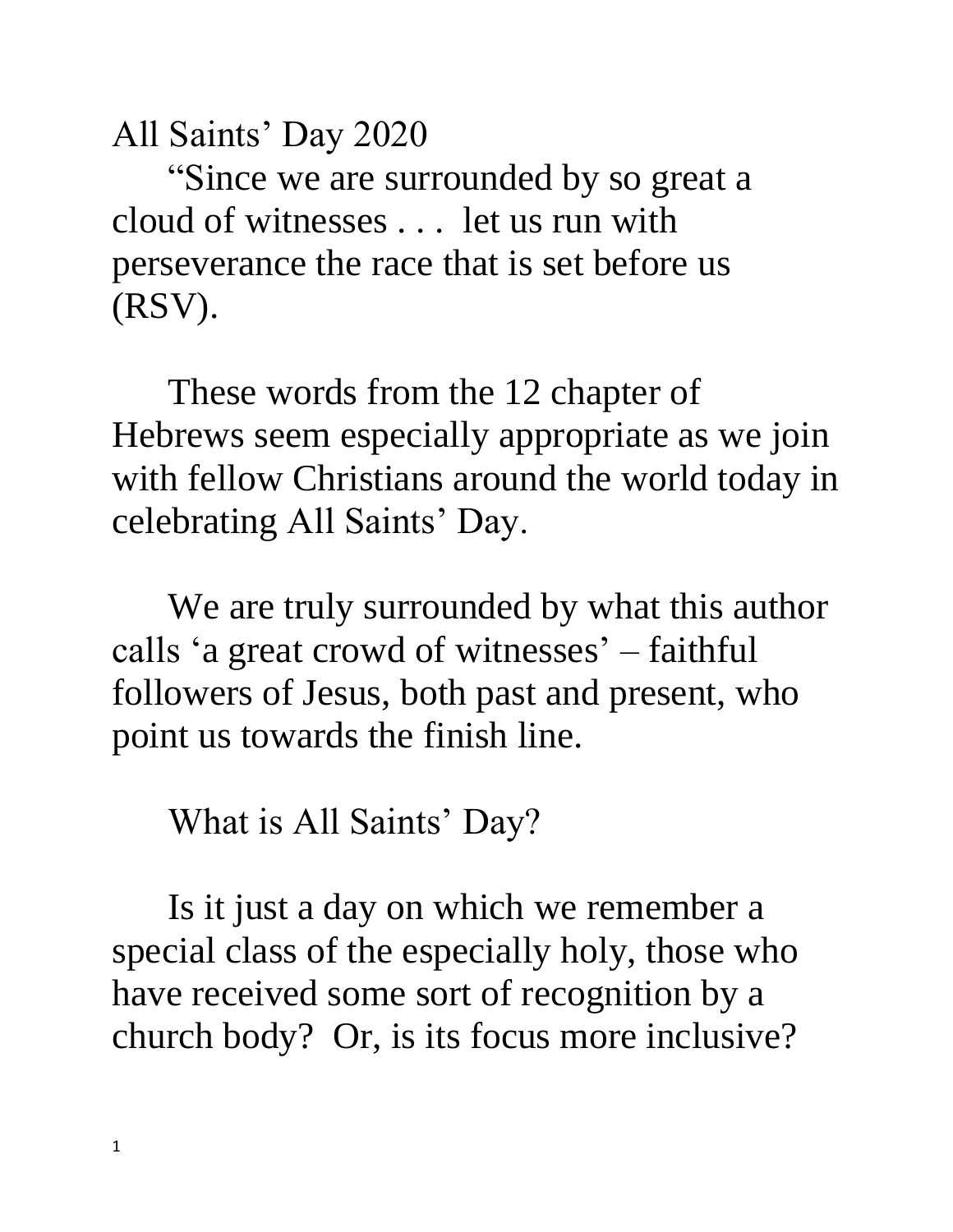If we know our New Testament, we know the latter to be the case. *Hagios*, the Greek word from which 'saint' comes means 'set apart'.

And this is the calling of every baptised member of Christ's body . . . to be set apart for service to Christ and neighbour. It's your calling and my calling.

The big-name folk -- Saints with a capital 'S' -- tell us it is possible, living the Christian life can be done.

They serve are our guides . . . but so do the many ordinary Christians we have known over the years, some of whom are still with us, but many others who sing the Lord's song, but on another shore and in a greater light.

Early this past Thursday morning, I received a text notification that the power had gone off at the church . . . it had already gone off at my house.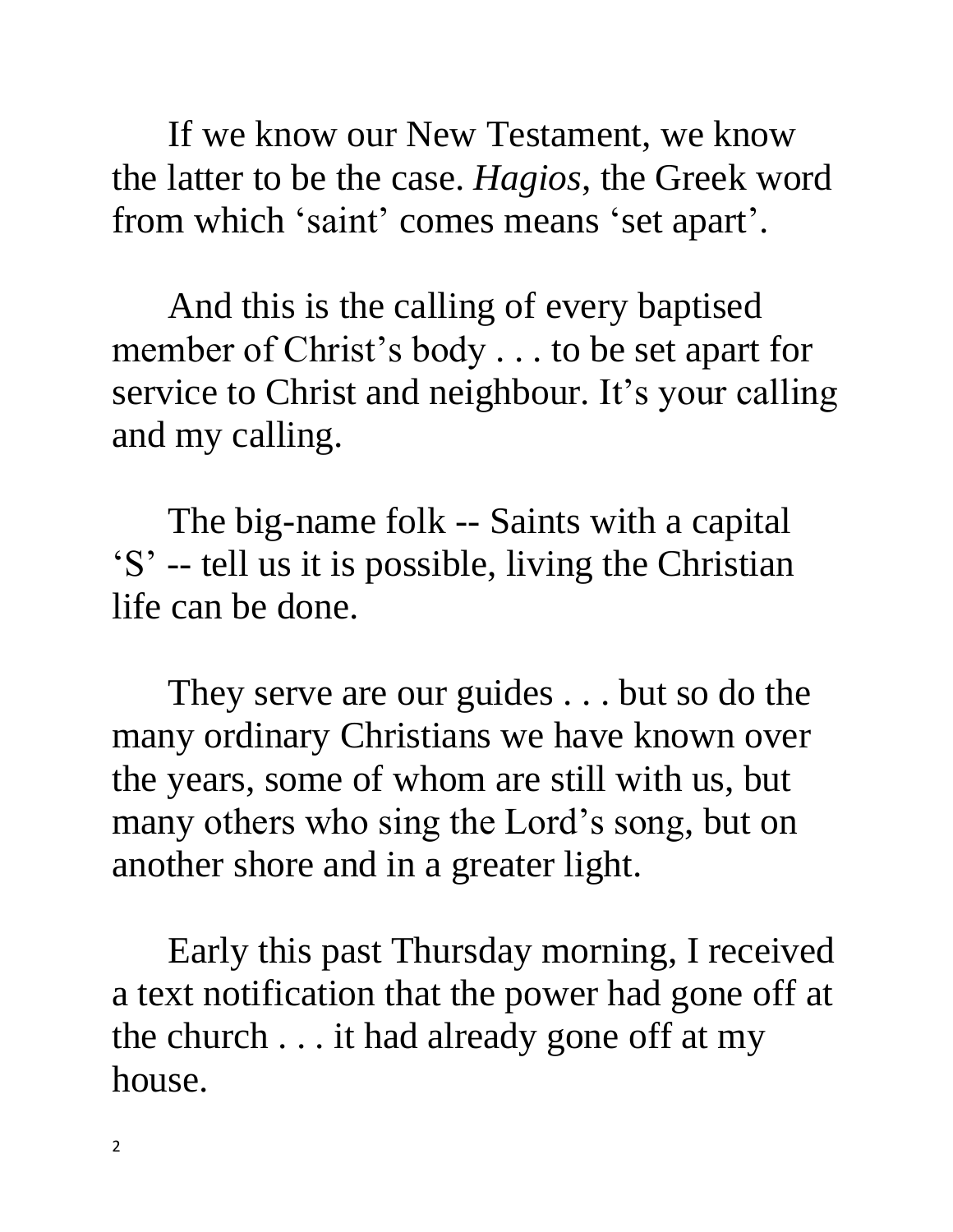Not being able to do much else, I decided to drive to the church and make sure everything was okay.

It took some doing to find a route where there were no trees across the road, but I eventually made it, arriving a little after seven.

Sure enough, the power was off and the church was dark excepted for a few emergency lights in passageways.

I don't know what possessed me, but I went into the church, lite the candles on the Altar and went and sat mid-way back in the nave.

As I did, I closed my eyes and remembered the many saints of St. Luke's, in particular those who were no longer with us.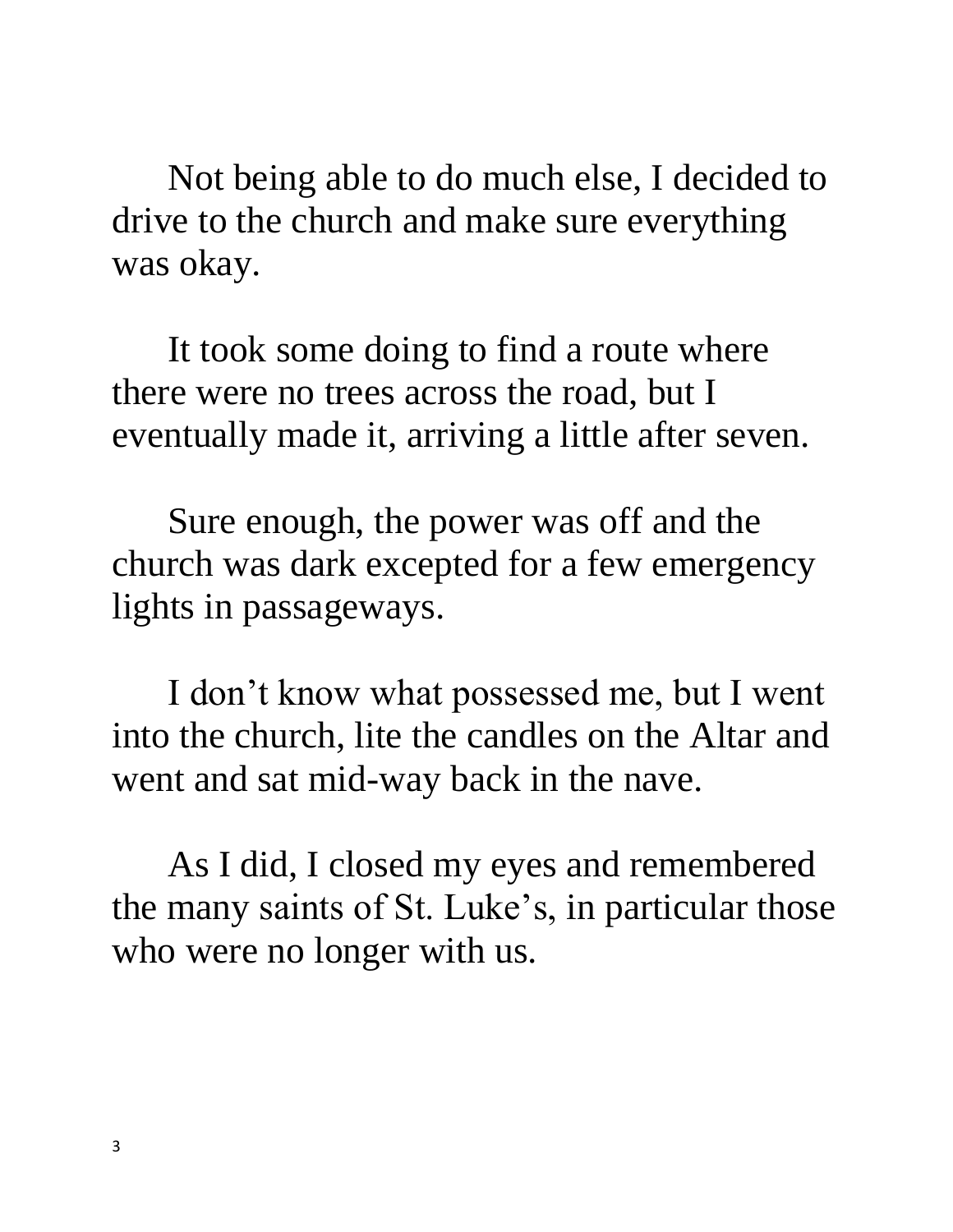In many cases, I could remember where they sat. Truly, I found myself surrounded by so great a cloud of witnesses.

As their faces passed before my eyes, I gave thanks for every one of them . . . for what they meant to me personally and to the church as a whole. I must tell you it was a very moving exercise.

They rest from their labours, but their good works do follow them. And based on the promises of Scriptures, I verily expect to meet them again.

This is what All Saints' is about. It is a day to remember, give thanks, be encouraged and carry on.

At this point, let me encourage *you* to remember those saints dear to you. Let their faces pass before your eyes this morning.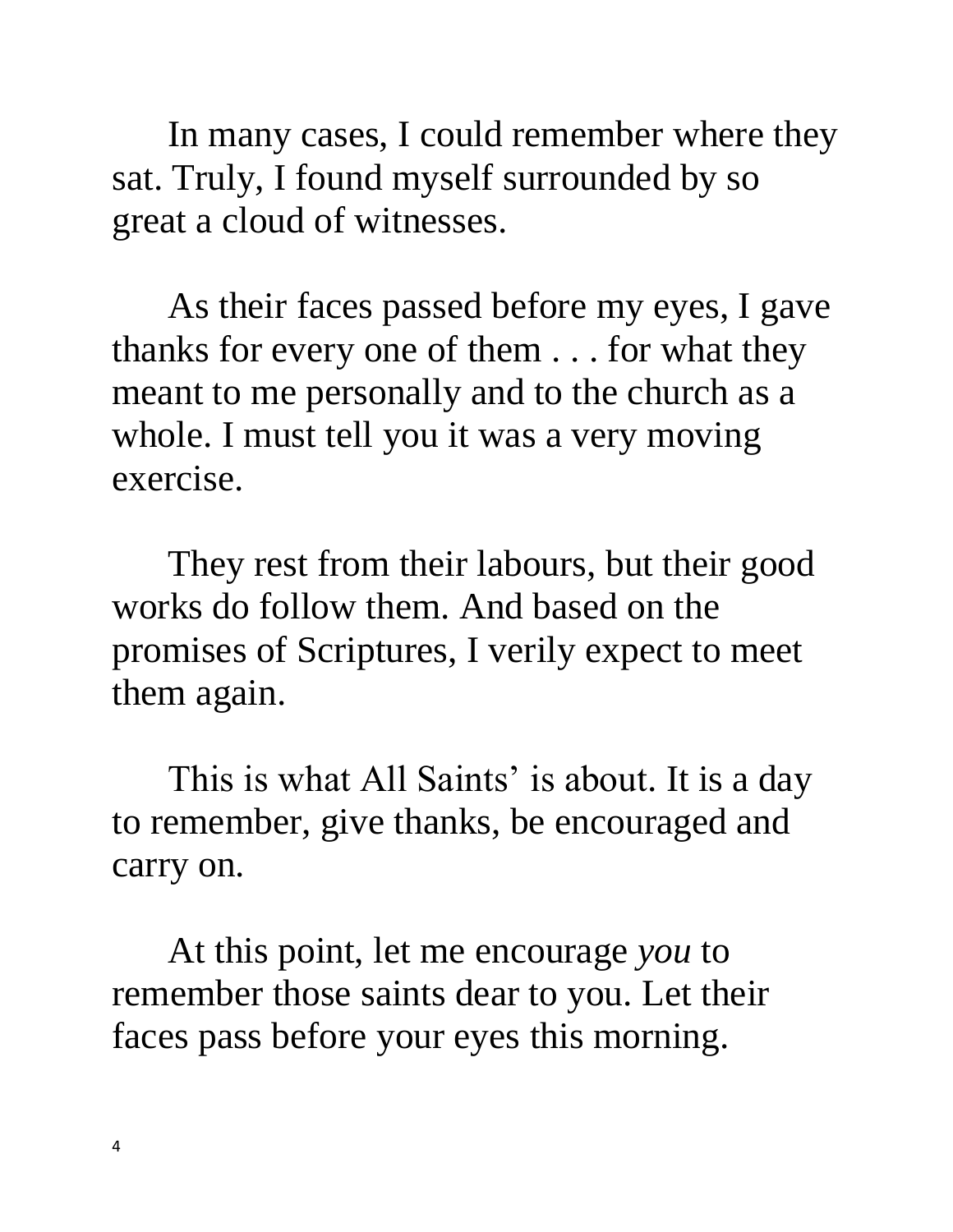Give thanks for their witness. Know that only a thin veil separates the church in heaven from the church on earth. We are members of one body, and one day we shall meet again.

What is a saint?

Well, it has been said that a saint is an ordinary sinner with an extraordinary Saviour, and I think that is about as good a definition as one can give.

The hymnwriter puts us onto the right track when she says:

**"They lived not only in ages past; there are hundreds of thousands still; the world is bright with the joyous saints who love to do Jesus' will."**

She concludes with these words: **"I mean to be one too!"**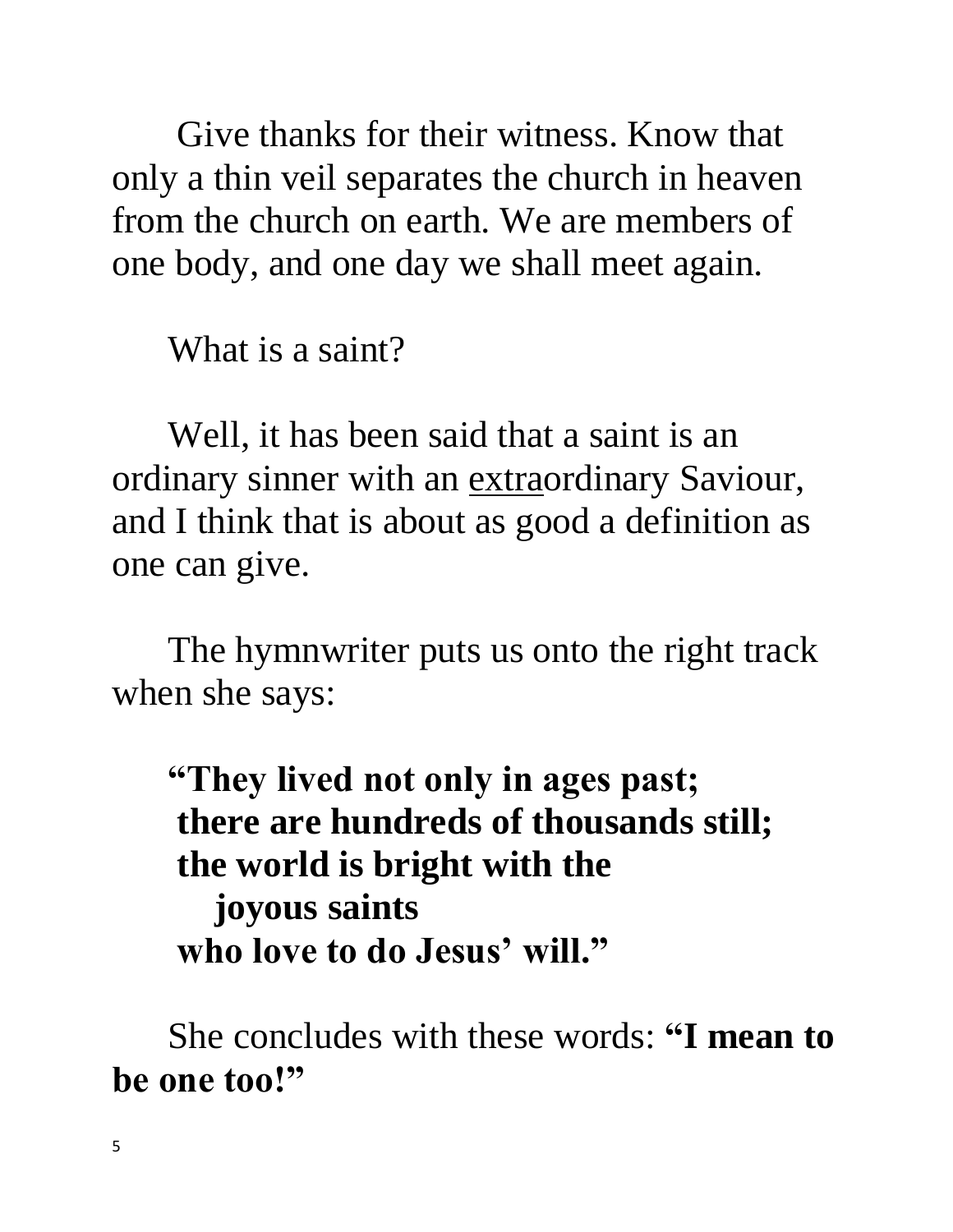Can you say these words and really mean them? I hope you can.

But, how do we go about becoming a saint?

Well, I think we can find an important pointer in this morning's Old Testament lesson.

As today's passage opens, the children of Israel remain at the base of Mt. Sinai. The unfortunate and disastrous Golden Calf incident lay behind them. New Tables of the Law had been produced and brought down from the mountaintop.

Then Moses receives a word from the Lord that it is time to move on . . . to continue their journey towards the Promised Land.

## Verse 1: **And the Lord said unto Moses, Depart, and go up hence, thou and the people**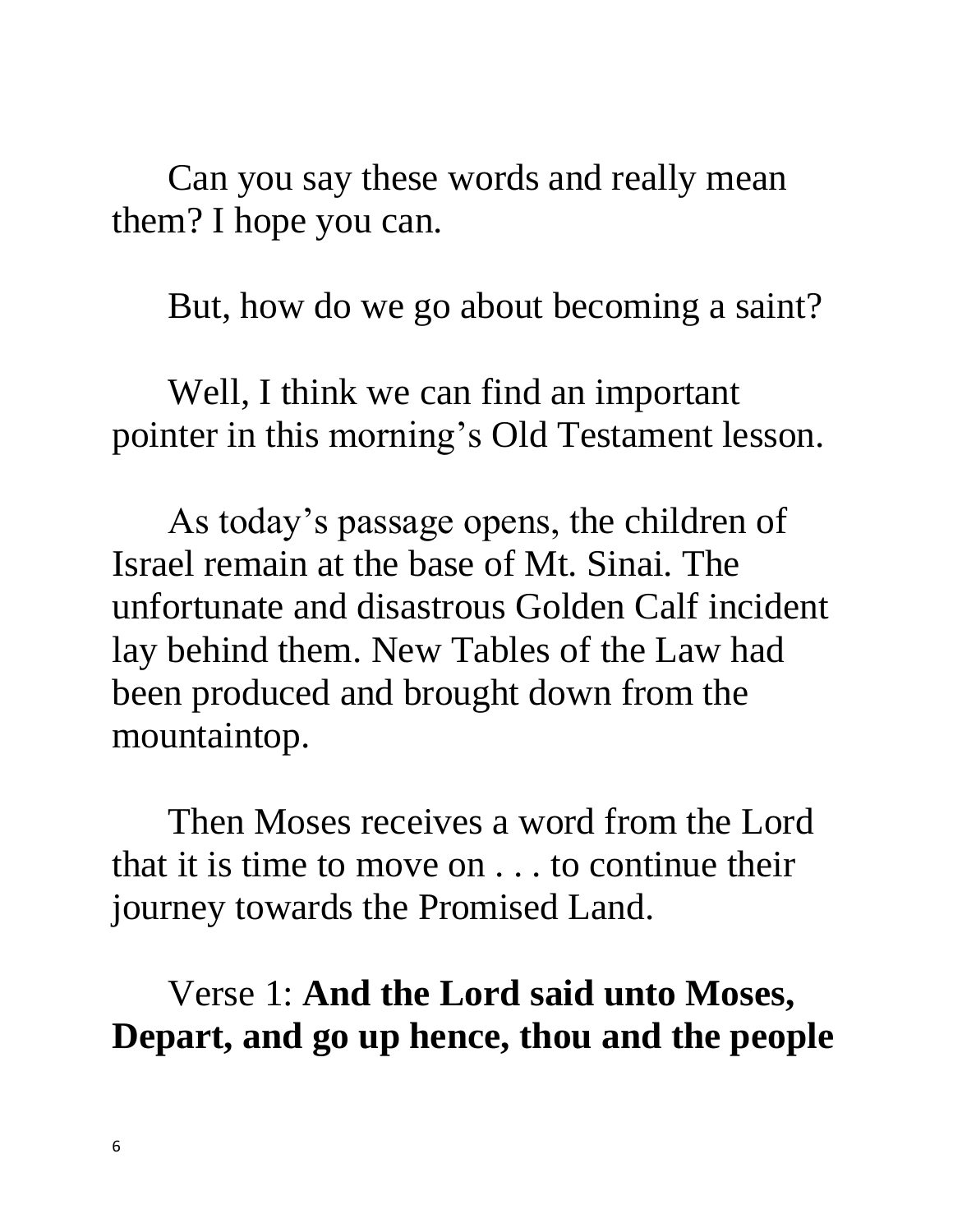# **which thou hast brought up out of the land of Egypt."**

So far so good, but in the verse that follows comes devastating news. Here, God says: **"And I will send an angel before thee."**

Why is that so devastating? Well, it all hinges on the article 'an'.

Let me explain. In the early books of the Bible, there is a big difference between *an* angel and *the* angel of the LORD.

The latter – the Angel of the LORD – refers to the presence of Yahweh Himself, quite likely a manifestation of the pre-existent Christ, the Second Person of the Trinity.

The Angel of the LORD, for example, spoke with Moses out of the burning bush and had been meeting regularly with Moses.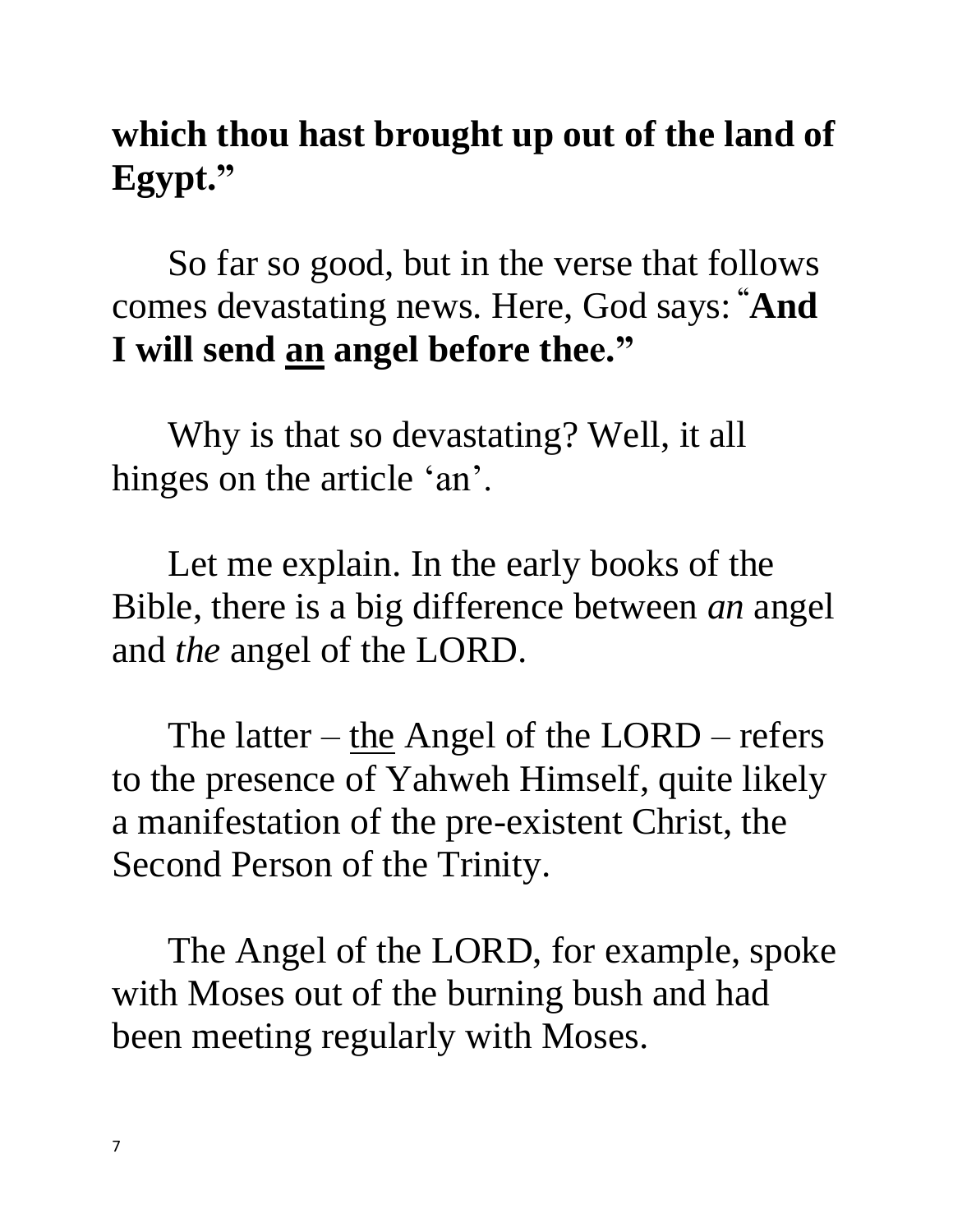But, *an* angel of the Lord is just any ministering spirit sent by God. It's someone good, but not God Himself.

Moses understands this all too clearly, and that is why in verse 15 we hear him crying out:

#### **"If thy presence go not with me, carry us not up hence."**

Dr. Martyn Lloyd Jones, a great saint and preacher of the 20<sup>th</sup> century, speaks of Moses' dilemma in this way:

## **"To be given every other blessing is of no value if God is not with you. What is the value of Canaan? What is the value of milk and honey? What is the value of having possessions, if God was not with them?"**

In the end, God's accepted Moses plea and promised to travel with the children of Israel.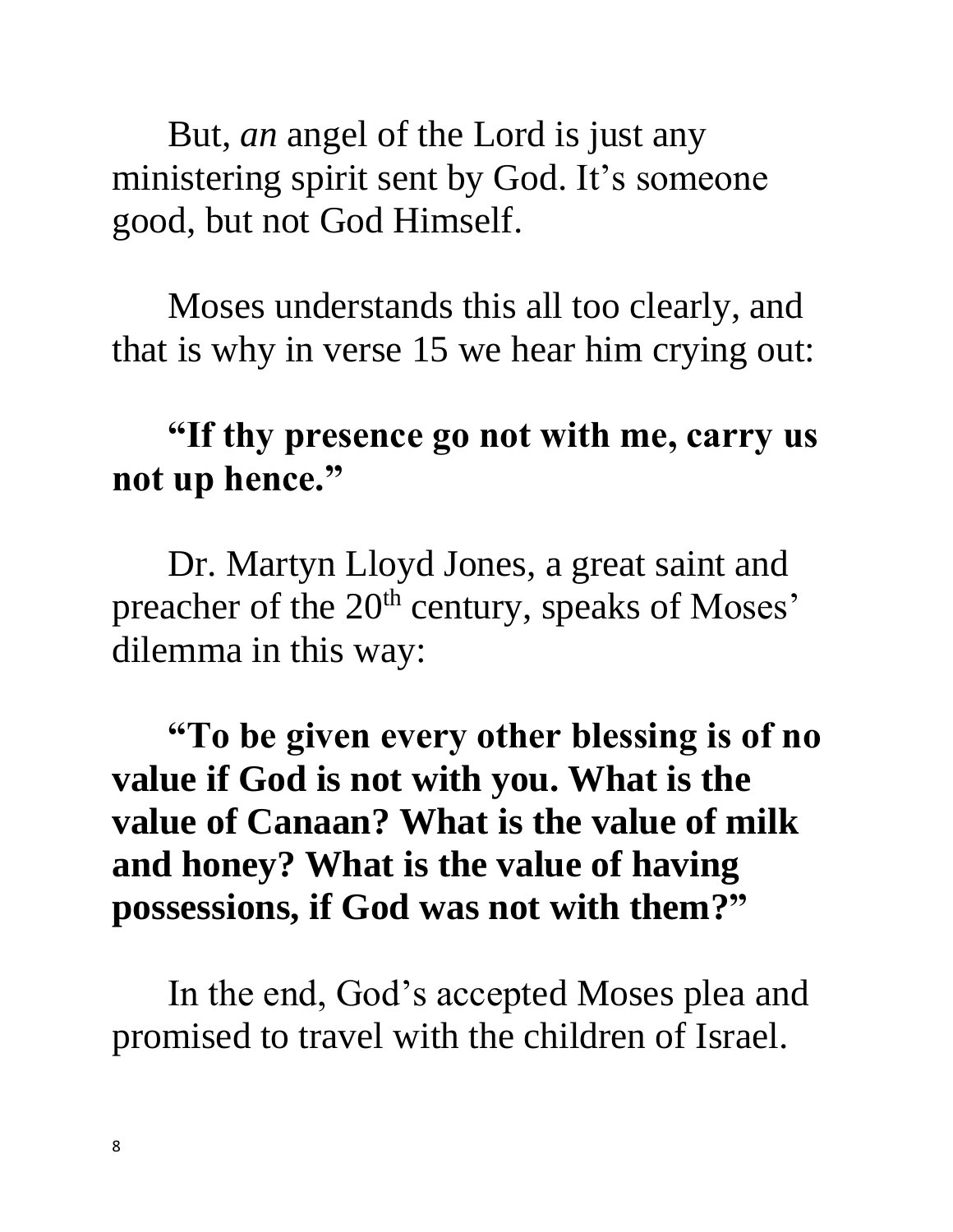That was good news for Moses and all the people.

But, what does this have to do with us and with being a saint? I want to suggest that another definition of a saint might be: **one who travels with God.** 

It's not enough to have great material blessings.

It's not enough to be endowed with talents innumerable.

It's not enough to have great health?

It's not enough to have friends in high places.

All of these are very nice, great blessings, but they are also very transient. They can be snatched away in a twinkling of an eye.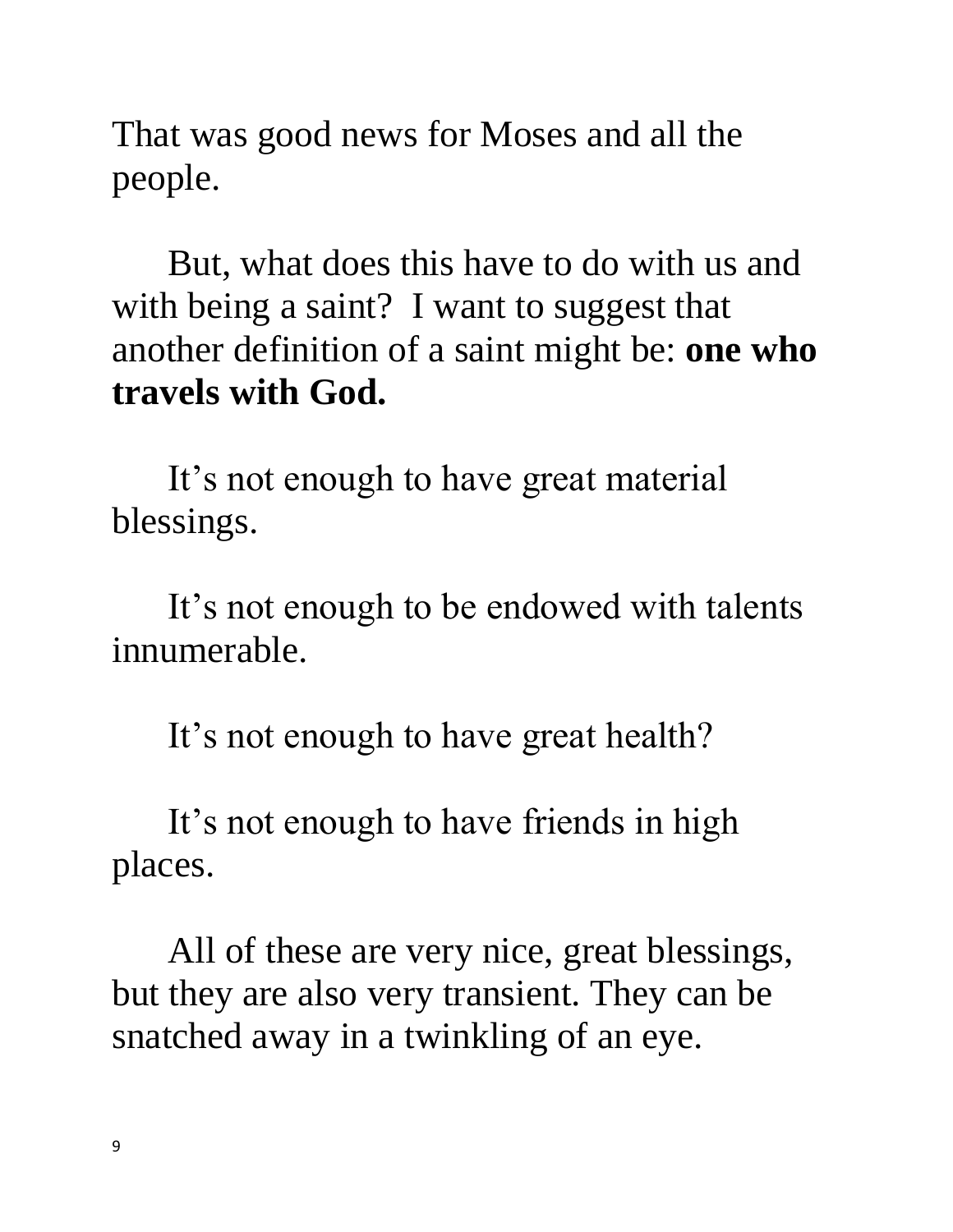What we need is God Himself . . . God travelling alongside us on the road of life.

I recently encountered a sad case. It involves a young man who had been left a modest trust fund.

The sad thing is that instead of using that trust fund as a springboard for doing great things, it became a crutch and an excuse for doing nothing.

He never, as far as I know, worked a day in his life. Instead, he spent his life (and continues to do so) wandering around, never settling down, having no goals or ambitions.

To make matters worse, he spent many years making himself miserable by worrying about someone taking advantage of him or the bank mismanaging his little nest egg.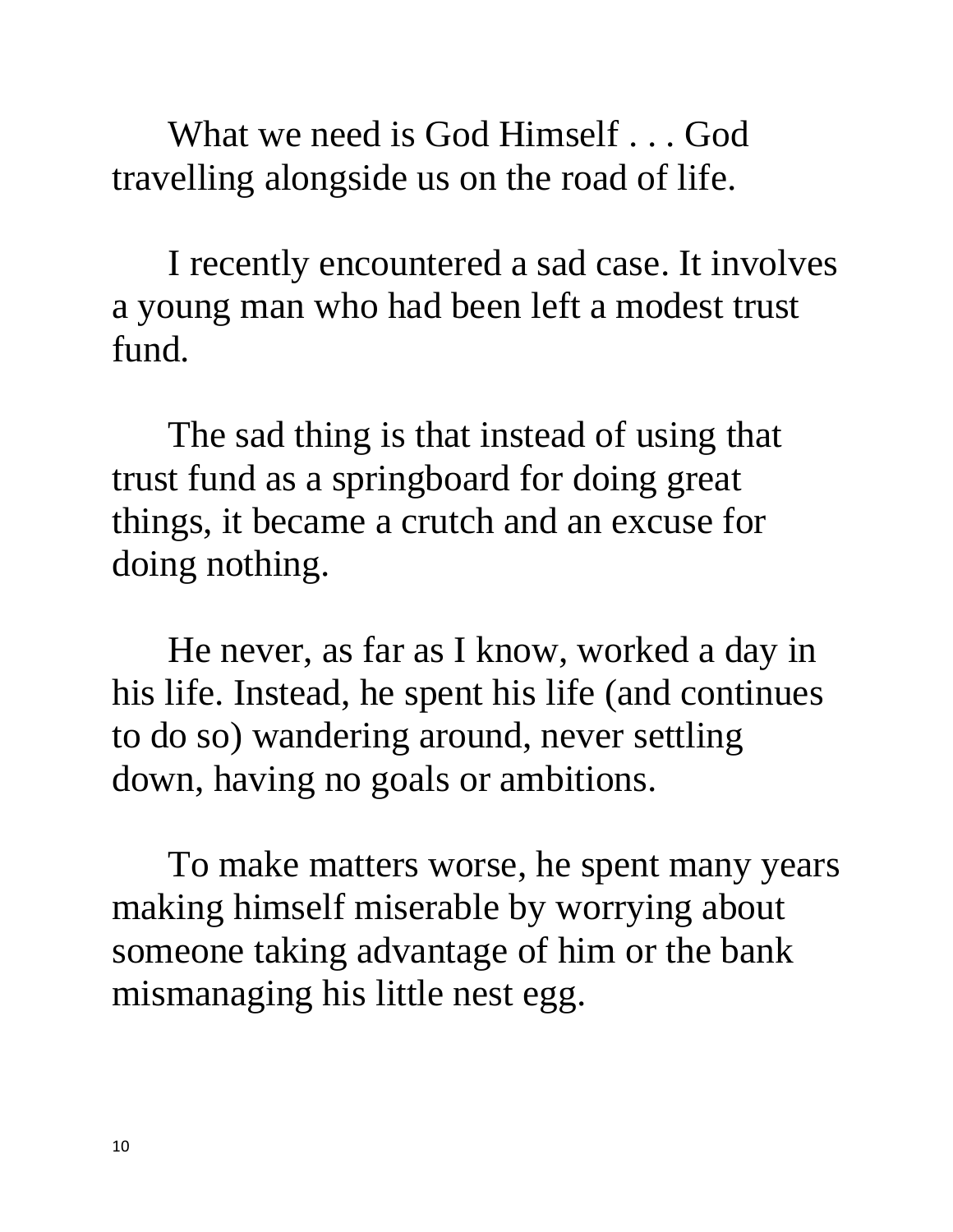Well, he doesn't have to worry about this anymore. It's all gone away, and, as a result, he is a broken man.

All of which is to say that it is better to trust in the Lord than to put any confidence in lesser blessings.

The supreme question is not what I have in the bank, what talents I possess, how many friends I have, but:

#### **Is the Lord among us, or is He not?**

If He is not, no matter what else we have, like Moses of old we need to plead for His presence, to make that our top priority.

### **"If thy presence go not with me, carry us not up hence, "** we need to cry out.

What is the road of a saint? It is going God's way and in His presence.